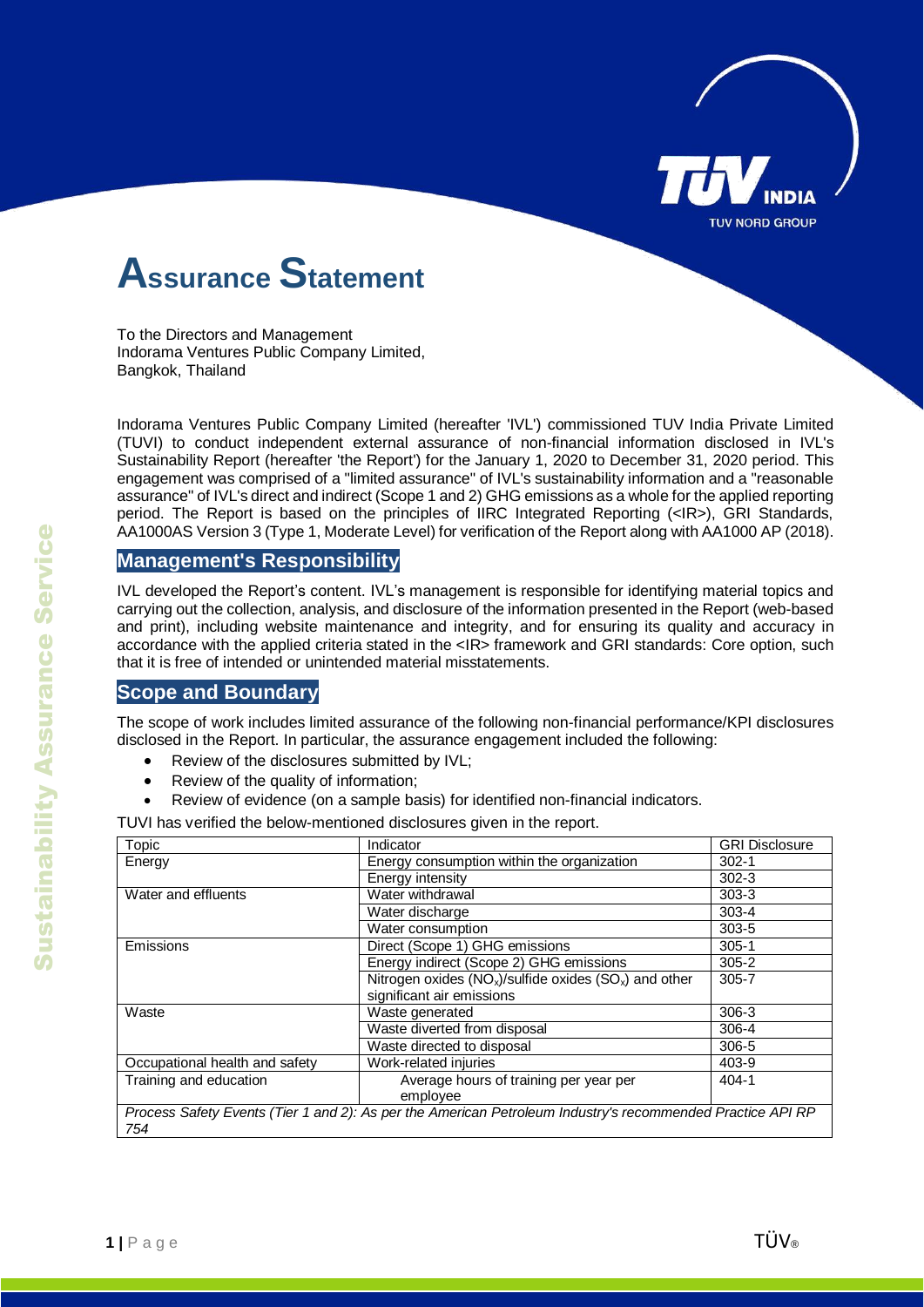

The reporting boundaries for the above topics include 107 operating sites across 33 countries. Since COVID-19 prevented onsite verification, remote verification (via web-based conference and telephone calls) was conducted in November 2020, February - March 2021. The assurance encompassed Indorama Ventures Oxides and Indorama Ventures Xylenes & PTA at United States; Indorama Ventures PTA at Canada; and Indorama Ventures Quimica lat Spain. The assurance activities were carried out together with a desk review for all other IVL sites within the reporting boundary. Applicable boundaries for disclosures are explained in the Report.

#### **Limitations**

TUVI did not perform any assurance procedures on the prospective information, such as targets, expectations, and ambitions, disclosed in the Report. Consequently, TUVI draws no conclusion on the prospective information. During the assurance process, TUVI did not come across any limitation to the agreed scope of the assurance engagement. TUVI expressly disclaims any liability or co-responsibility for any decision a person or entity would make based on this Assurance Statement.

#### **Our Responsibility**

TUVI's responsibility in relation to this engagement was to perform a limited level of assurance and to express a conclusion based on the work performed. This engagement did not include an assessment of the adequacy or the effectiveness of IVL's strategy, management of sustainability-related issues or the sufficiency of the Report against principles of IIRC Integrated Reporting (<IR>), GRI Standards: Core option, AA1000AS Version 3, and AA1000 AP (2018), other than those mentioned in the scope of the assurance. TUVI's responsibility regarding this verification is in accordance with the agreed scope of work which includes non-financial quantitative and qualitative information disclosed by IVL. This assurance engagement assumes that the data and information provided to us by IVL are complete and true.

#### **Verification Methodology**

During the assurance engagement, TUVI adopted a risk-based approach, focusing on verification efforts with respect to disclosures. TUVI has verified the disclosures and assessed the robustness of the underlying data management system, information flows, and controls. In doing so:

- TUVI examined and reviewed the documents, data, and other information made available by IVL for non-financial disclosures;
- TUVI conducted interviews with key representatives, including data owners and decision-makers from different functions of IVL;
- TUVI reviewed the level of adherence to principles of "The <IR> Framework" and GRI standards: Core option.

#### **Opportunities for Improvement**

The following are the opportunities for improvement reported to IVL. However, they are generally consistent with IVL management's objectives and programs.

- IVL may perform the supplier assessment as per ISO 20400;
- The SBTi Target evaluation following sectoral de-carbonization approach or absolute-based targets or economic approach may be performed, and current targets can be calibrated accordingly;
- IVL can start verifying water and carbon intensity reduction projects. As IVL has a well-defined wastewater treatment system at most of its sites, the projects can apply for Zero Liquid Discharge certification;
- IVL may opt for USGBC LEED guideline for all administrative buildings and factories to reduce the GHG emission

#### **Our Conclusion**

In our opinion, based on the scope of this assurance engagement, the disclosures on sustainability performance disclosed in the Report along with the referenced information provides a fair representation of the material topics and related strategies, and meets the general content and quality requirements of the GRI Standards: Core option.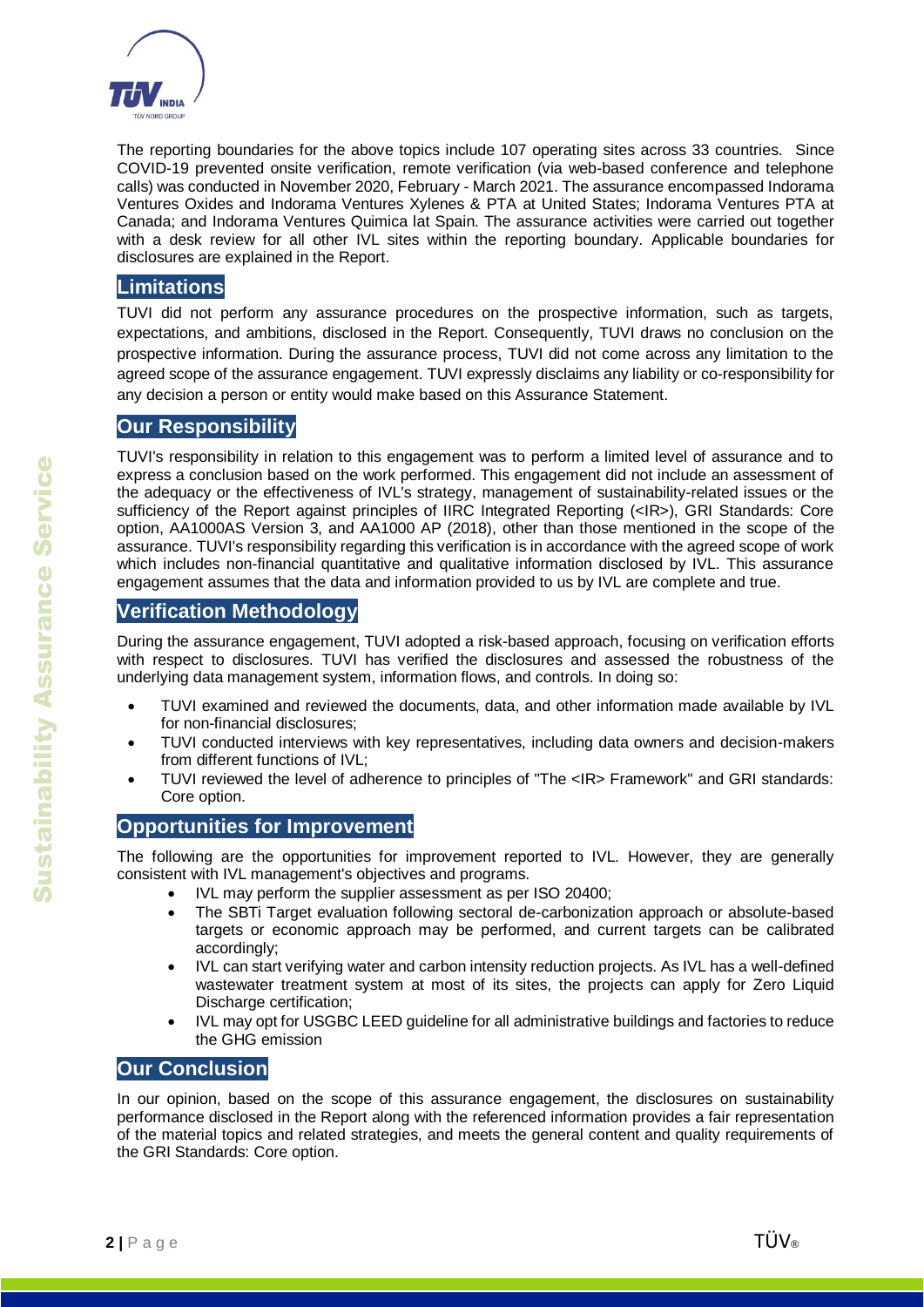

**Disclosures:** TUVI is of the opinion that the reported disclosures generally meet the GRI Standards reporting requirements in accordance with the "Core" option. IVL refers to 'general disclosure' to report contextual information about IVL, while the 'management approach' is discussed to report IVL management's approach for each material topic.

**Universal Standard:** IVL followed GRI 101: Reporting Principles to define report content and quality, GRI 102: General Disclosures were followed when reporting information about an organization's profile, strategy, ethics and integrity, governance, stakeholder engagement practices, and reporting process. Furthermore, GRI 103 was selected for management's approach on reporting information about how an organization manages a material topic. TUVI is of the opinion that the reported specific disclosures for each material topic generally meet the GRI Standards reporting requirements in accordance with the "Core" option.

**Topic Specific Standard:** 200 series (Economic topics), 300 series (Environmental topics), and 400 series (Social topics); These Topic-Specific Standards were used to report information on the organization's impacts related to environmental and social topics. *TUVI is of the opinion that the reported material topics and Topic-Specific Standards that IVL used to prepare its Report are appropriately identified and addressed.*

**Limited Assurance Conclusion:** Based on the procedures we have performed, nothing has come to our attention that causes us to believe that the information subject to the limited assurance engagement was not prepared in all material respects. TUVI found the sustainability information to be reliable in all material respects, with regards to the reporting criteria ("Core") of the GRI Standards.

**Reasonable Assurance Conclusion:** TUV Nord Cert GmbH has verified the information on GHG Scope 1 and 2 emissions<sup>1</sup> in accordance with the GHG Protocol, ISO 14064-1, and ISO 14064-3. Based on the procedures we have performed, in our opinion, IVL reported the direct and indirect (Scope 1 and 2) GHG emissions as a whole.

TUVI confirms that IVL has transparently reported major material information pertaining to all its six capitals in line with the <IR> framework, as below

**Financial Capital**: Net worth, capex, investment spent, the economic value generated, gross revenue, etc.

**Manufactured Capital:** Manufacturing facilities, number of new products launched, business verticals, new and existing plants, buildings, infrastructure, etc.

**Intellectual Capital:** Knowledge-based intangibles, including intellectual property, R&D activities, patents, designs registered for new product development, etc.

**Human Capital:** IVL's engineers, technicians, skilling and re-skilling of employees to enhance their competencies, safety performance, capabilities, experience, motivations to innovate, etc.

**Social and Relationship Capital:** IVL's relationship with stakeholders such as customers, business partners, regulators, suppliers, business partners, communities, legislators, policymakers, and benefits associated with the brand and reputation, along with IVL's ability to share information to enhance wellbeing.

**Natural Capital:** Sourcing responsibilities for the majority of renewable and non-renewable environmental resources and processes that provide goods or services. Reporting on the circular economy, emissions, water consumption, waste disposal, etc.

#### **Evaluation of adherence to AA1000 AccountAbility Principles**

**Inclusivity:** Stakeholder identification and engagement is carried out by IVL on a periodic basis to bring out key stakeholder concerns as material topics of significant stakeholders. In our view, the Report meets the requirements.

**Materiality:** The materiality assessment process has been carried out based on the requirements of the GRI Standards, considering topics that are internal and external to IVL's range of businesses. The Report

 $\overline{a}$ 

<sup>&</sup>lt;sup>1</sup> Scope 3 GHG emission is under verification process.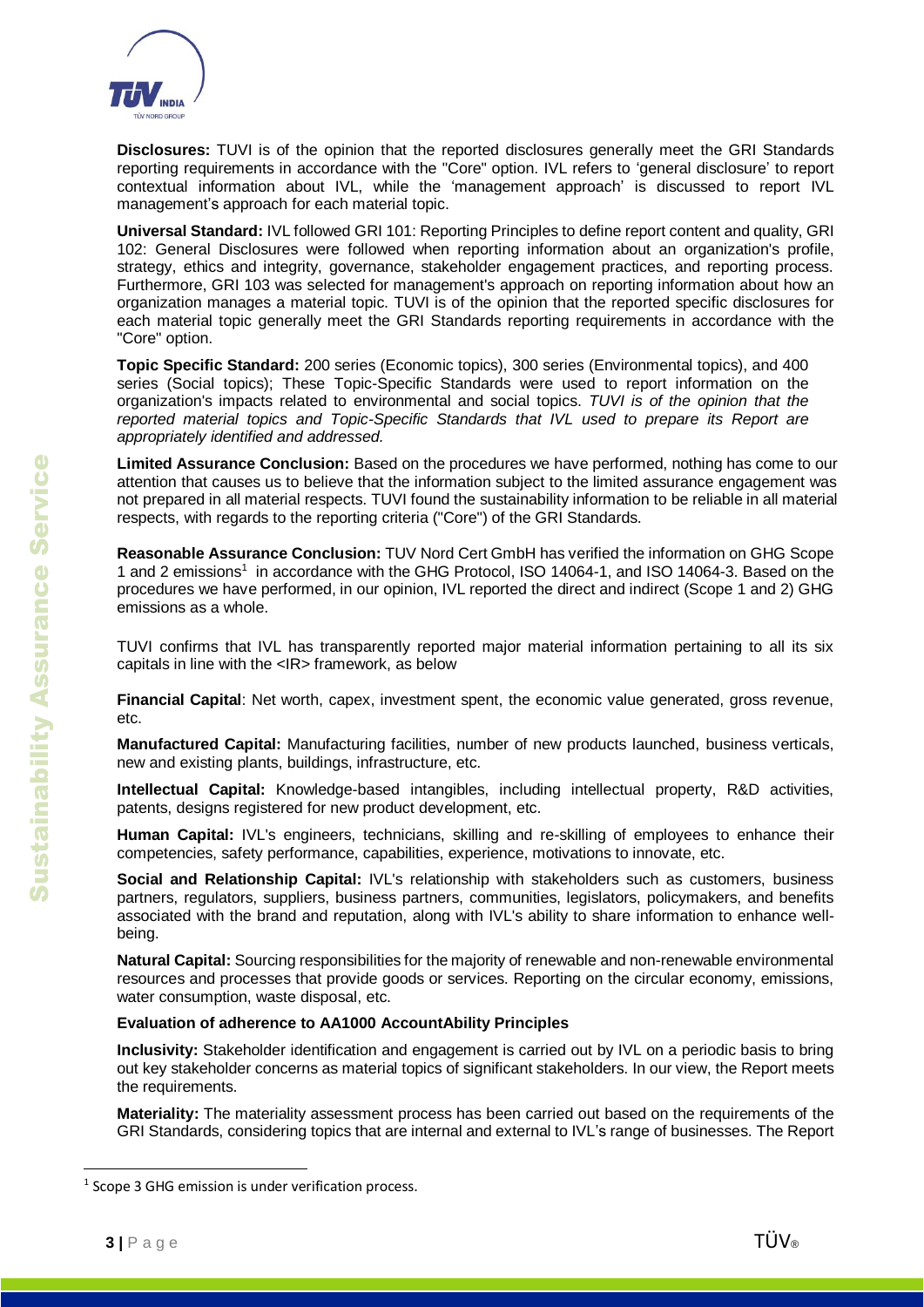

fairly brings out the aspects and topics and their respective boundaries of IVL's diverse operations. In our view, the Report meets the requirements.

**Responsiveness:** TUVI believes that the responses to the material aspects are fairly articulated in the Report, i.e., disclosures on IVL's policies and management systems, including governance. In our view, the Report meets the requirements.

**Impact:** IVL communicates its sustainability performance through regular, transparent internal and external reporting throughout the year, aligned with GRI, <IR> Framework and the CDP as part of its policy framework encompassing environmental, social, ethical and other policies. IVL reports on its sustainability performance to its Board of Directors, who oversee and monitor the implementation and performance of objectives, as well as progress against goals and targets in addressing sustainabilityrelated issues. IVL completed the process of establishing contemporary goals and targets against which performance will be monitored and disclosed periodically.

TUVI expressly disclaims any liability or co-responsibility for any decision a person or entity would make based on this assurance statement. This assurance statement is intended for the management of IVL, which is responsible for the information provided in the Report as well as the process of collecting, analyzing, and reporting the information presented in web-based and printed Reports, including website maintenance and its integrity. TUVI's responsibility regarding this verification is in accordance with the agreed scope of work which includes non-financial quantitative and qualitative information (sustainability performance) disclosed by IVL in the Report. This assurance engagement is based on the assumption that the data and the information provided to TUVI by IVL are complete and true.

#### **Our Assurance Team and Independence**

TUVI is an independent, neutral third party providing sustainability services with qualified environmental and social specialists. TUVI states its independence and impartiality and confirms that there is "no conflict of interest" with regard to this assurance engagement. In the reporting year, TUVI did not work with IVL on any engagement that could compromise the independence or impartiality of our findings, conclusions, and recommendations. TUVI was not involved in the preparation of any content or data included in the Report, with the exception of this assurance statement. TUVI maintains complete impartiality towards any individuals interviewed during the assurance engagement.

#### **For and on behalf of TUV India Private Limited**

Manojkumar Borekar Project Manager and Reviewer Head – Sustainability Assurance Service

AA1000 Licensed Assurance Provider 000-138

Date: 24-03-2021 Place: Mumbai, India Project Reference No: 8119050301 *[www.tuv-nord.com/in](http://www.tuv-nord.com/in)*